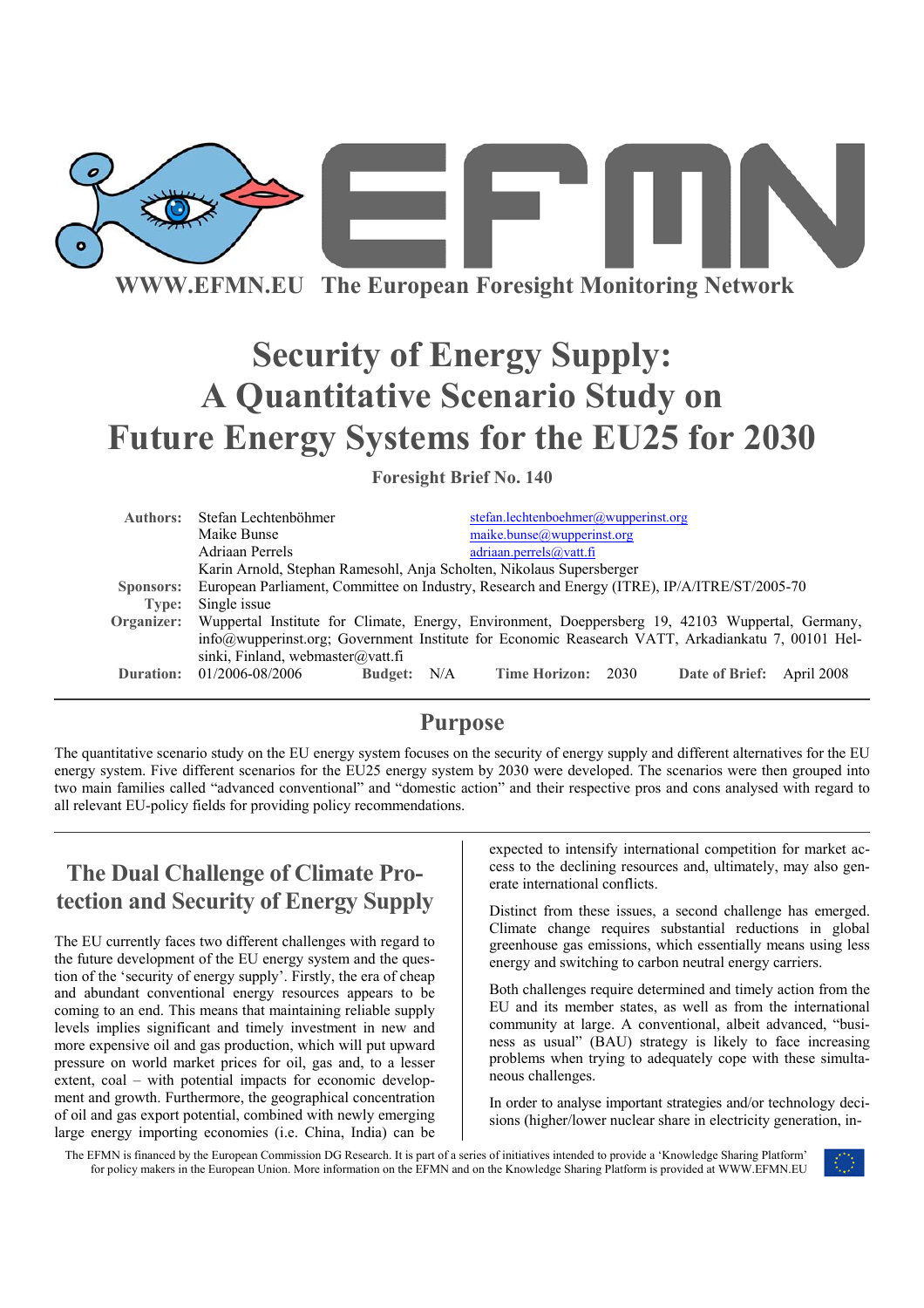creased energy efficiency and use of combined heating and power [CHP], increased use of renewable energies) and highlight a range of possible future energy solutions for the EU25, five different scenarios have been developed according to the strategies and targets requested by the European Parliament's Committee on Industry, Research and Energy (ITRE).

### **Five Options to Go Ahead**

In order to draw different possible futures of the EU energy system, five scenarios based on two main sources were designed. The basic data, economic assumptions and the main results for the BAU scenario were derived from the latest available EU energy and transport projections (Decker 2006, Mantzos 2006, Mantzos & Capros 2006). Demand-side projections and analyses of higher penetrations of energy efficiency and renewable energies were derived from a recent scenario analysis by the Wuppertal Institute (Lechtenböhmer et al. 2005a/b). The quantification and combination of potentials, costs, strategies, policies and measures, and the calculation of scenarios were carried out using the Wuppertal Scenario Technique.

In the business as usual (BAU) scenario, the continuation of energy policy trends would already lead to a strong primary energy efficiency increase within the EU25. However, this increase would not be sufficient to compensate for growing GDP. As a consequence, primary energy demand would increase by almost 15% and import dependency by more than a third. Due to an increased share of renewable energy sources  $(RES)$  and a switch to natural gas,  $CO<sub>2</sub>$  emissions would increase by only 3% to 6.6%, depending on the nuclear energy policy. With regard to climate policy, it is assumed in the BAU scenario that the EU25 will accept international emission reduction targets for the commitment periods after 2012 of 15% by 2020 and 30% by 2030.

The N+ scenario – as defined in accordance with the request by the ITRE committee – is a variant of the BAU scenario based on the expansion of nuclear energy (thus N+). While in the BAU scenario nuclear capacity declines by 28% from 141 GW (2000) to 101 GW in 2030, in the N+ scenario the construction of about ten more new nuclear power plants of 1300 MW each is assumed, which would result in a nuclear capacity of about 126 GW in  $2030 - or 25\%$  more than in the BAU scenario. CO<sub>2</sub> emissions in power and steam generation decrease by about 6.6% vs. BAU by 2030, whereas total emissions from the EU25 decrease by 1.9%. Furthermore, this scenario also includes the use of carbon capture and storage (CCS), which can further reduce  $CO<sub>2</sub>$  emissions, albeit fairly modestly in the case of the EU (another 6%~7% of the power sector emissions compared to BAU).

The N– scenario marks the other end of a range of possible nuclear energy BAU scenarios. Power plants are assumed to perform less well in this scenario and this, together with waste issues and a stronger perception of the risks of nuclear energy, combines to increase the pressure on plant operators. Consequently, no new nuclear power plants are commissioned and a number of nuclear power plants will not reach a lifetime of 40 years. This results in a decline of nuclear capacities to 76 GW in 2030. In total,  $CO<sub>2</sub>$  emissions in this scenario would be at a level of 72 million tonnes, or 1.9%, more than in the BAU scenario by 2030.

**Scenario CO<sub>2</sub> emissions (% ∆ 1990) Primary energy demand (% ∆ 1990) Import dependency Nuclear share in electricity generation RES share in PE demand Energy efficiency growth rate**   $(2000 -$ **2030) BAU** +4.7% +14.6% 64.8% 18.7% 12.2% 1.5% year **N+ (+CCS)**  $+3.0%$  $+3.0\%$  +16.4% 62.7% 23.6% 12.0% **N**–  $+6.6\%$   $+12.2\%$  66.5% 13.8% 12.4% **EE**  $-18.8\%$   $-8.2\%$  59.8% 15.7% 15.0% 2.2% year **RE**  $\begin{array}{|c|c|c|c|c|c|c|c|c|} \hline -45.1\% & -20.1\% & 49.1\% & 16.4\% & 31.4\% & \cdots \end{array}$ year

*Table 1: Comparison of the scenarios – results for 2030* 

*Source: own calculations, Wuppertal Institute, 2006* 

The energy efficiency (EE) scenario assumes strong policy at EU level, as well as within the member states, targeted at accelerating the rate of increase of energy efficiency in order to reach a level of energy efficiency 50% higher than in the BAU scenario by 2030. This means that energy efficiency (GDP per ktoe primary energy use) would increase by 2.2% per year and reach 10.5 MEur/ktoe in 2030 (BAU: 8.5).

The renewable energy expansion (RE) scenario describes a restructuring towards a renewable energy system with a target of approaching a renewable energy supply as high as possible by 2030. To achieve such a high share of renewable energy, the scenario combines an even stronger drive towards energy efficiency (11.9 MEur/ktoe by 2030) with an accelerated expansion strategy of renewable energies, which reach a share of 31% of total primary energy supply in 2030. This strategy depends on the feasibility of the projected 34% share of fluctuating energies (wind, hydro, solar, tidal and wave) in the electricity system and on the feasibility of accelerating energy efficiency improvement to 2.7% per year.

## **Policy Choices**

The five scenarios developed for the study have been analysed with regard to the core energy policy fields. Brief discussions on recent trends, followed by implications for policy needs with regard to the different scenarios, have been discussed for each scenario.

The energy issues considered in this report interact directly and indirectly with many European policies, in particular the climate policy, the Lisbon strategy and the external (energy markets) policy, which do not focus exclusively on energy but function as framework policies. These policy areas with wider scope can significantly influence the feasibility of potential pathways for the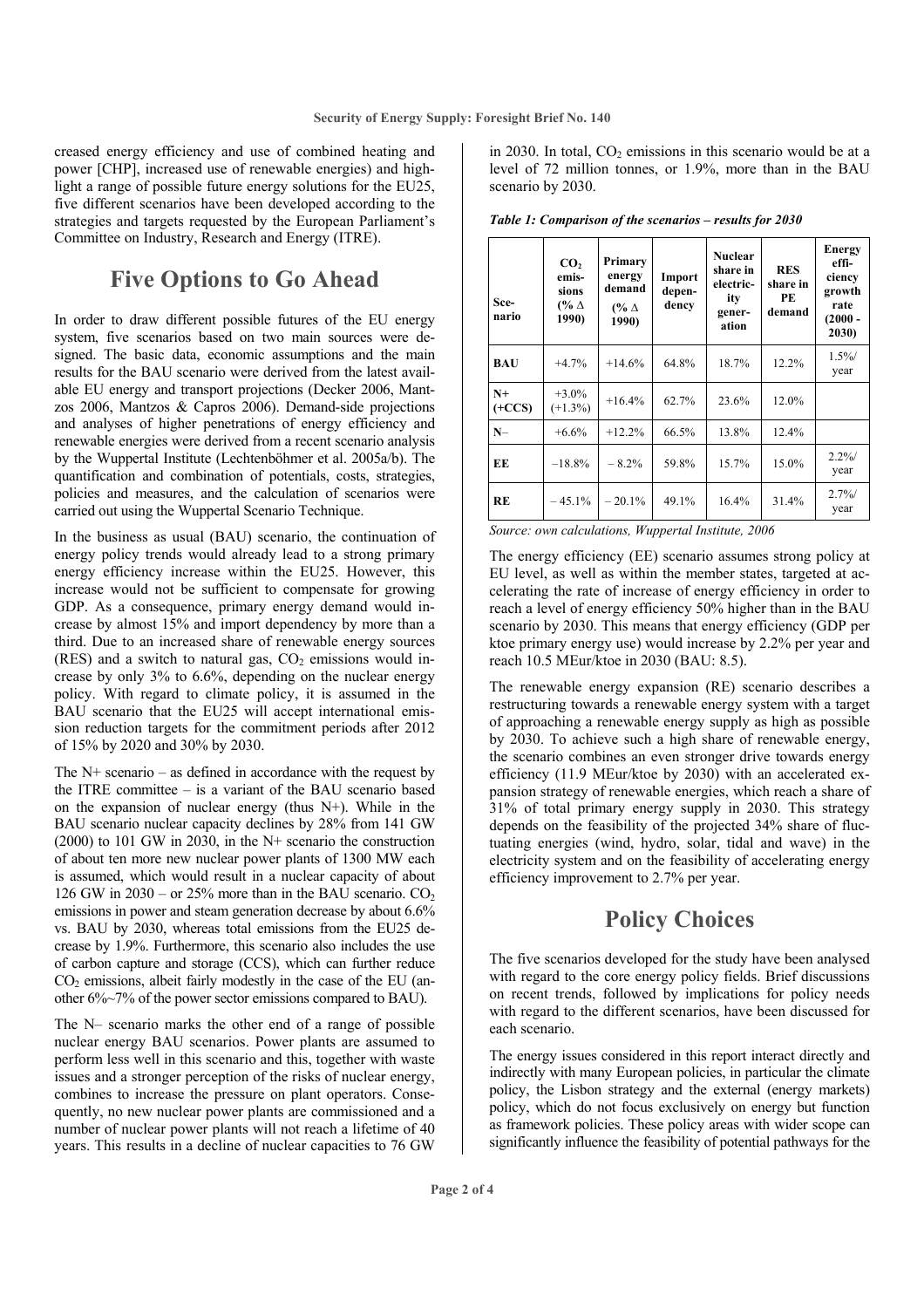development of the energy system. In addition to these crosscutting policies, the following key energy policies are touched upon in the study: single European energy market, energy efficiency, renewable energies and energy technology policy.

#### **Policies on EU External Energy Markets**

The comparison of scenarios with regard to policies on EU external energy markets shows that quite different challenges lie ahead in each scenario. In the BAU scenario – and in both nuclear scenarios – particular emphasis would be needed on external energy supply through the establishment of stable political relations with oil and gas producing countries and (for gas) transit countries and the mobilisation of huge investments – most of all for natural gas. In BAU/N+ the extended efforts to promote clean energy technology transfer in conjunction with a widening use of emission trading (notably the EU's emission trading system and clean development mechanism) are, to some extent, favourable to global stability but, on the other hand, also need global political stability.

The energy efficiency scenario and a fortiori the renewable energy expansion scenario would significantly relieve the pressure on external supplies to the EU due to decreased imports, while offering additional options to mitigate the worldwide depletion of fossil resources.

#### **Single European Energy Market**

In spite of the general current policy lines for the creation of the legal and technical provisions for a single European energy market, which are important in all scenarios and have still to be developed, quite different challenges would lie ahead in each scenario.

In the BAU scenario – and in both nuclear scenarios – current policy trends would have to be pursued and even accelerated. Large investment would be needed for improvements of gas and electricity networks – about  $\epsilon$  45 bn to  $\epsilon$  50 bn for electricity grid investment including cross-border transmission, about  $\epsilon$  11 bn to  $\epsilon$  14 bn for long distance gas transmission, gas storage and liquefied natural gas terminals (CESI et al. 2005) and about  $\epsilon$  800 bn over the 25-year scenario period for huge replacements in the existing stock of condensing power plants.

The energy efficiency scenario and, to an even greater extent, the renewable energy expansion scenario would present significant new challenges regarding accelerating progress in energy efficiency and the restructuring of the energy system towards higher shares of renewable energy sources and of CHP in district heating and industry. Grid investments for electricity would be expected to be near the upper limit of the above-mentioned numbers, while those for natural gas would approach the lower end. Investments for new power generation would be 20% lower in the EE scenario than in the BAU scenario and 10% lower in the RE scenario. In the RE scenario the effect of much lower capacity is partly offset by higher cost per kilowatt installed. Furthermore, investment would be

completely different. While even in the BAU scenario investments in new CHP and renewable capacities are projected to overtake investments in fossil and nuclear generation, the latter will stand in the EE scenario for only 20% of total investment and in the RE scenario for less than 10%.

#### **Policy for Energy Efficiency**

The comparison of the current EU policy towards energy efficiency with the three scenarios –  $BAU$ , EE and RE – shows some crucial results.

The current EU demand side energy efficiency policy would (by definition) be sufficient in many fields to realise the BAU scenario as well as the two nuclear scenarios N+/N–. However, particularly in the transport sector, in electrical appliances and in industry, further action would be needed. Further action would be necessary as well to protract these policies until 2030. On the other hand, the current political targets with respect to energy efficiency, as set out by the Green Paper "Doing more with less" and the Energy End-Use Efficiency Directive, would not be achieved in the BAU scenario.

A much stronger policy for energy efficiency in the EU would be needed in order to meet the energy efficiency and the renewable energy expansion scenarios. This policy would have to instigate strong and rapid action in order to implement ambitious efficiency targets close to the technical optimum, introduce further stepwise improvements in the energy efficiency of cars, appliances, buildings and businesses, strengthen technology development and provide substantial financial support and appropriate institutions. The evolution in energy market design would also affect the progress in energy efficiency and renewable energy use by affecting end use prices, investment in new and efficient (CHP) generation capacity and the prospects for the introduction of demand side management policies.

#### **Policy for Renewable Energies**

It is assumed that the EU will pursue a very active policy to promote renewable energies in all scenarios. As the analysis of the existing policy shows, broad additional activities are indispensable even in the BAU scenario. However, in this scenario  $\overline{\phantom{a}}$  – as in all the others apart from the RE scenario – set targets will be missed and the EU would have to solve the problem of further fostering a supportive framework for renewable energies against a background of possible disappointment.

In the renewable energy expansion scenario on the other hand, both current targets and ambitious targets for the future (20% in 2020, 35% in 2030) are achievable. However, the scenario also illustrates that these targets require a substantial restructuring of the whole energy system and economy by using the opening window of opportunity presented by the ageing energy system and its subsequent high reinvestment need. It appears that current policy for renewable energy – in spite of its  $impressive success - is not yet in a position to implement the$ changes needed for the realisation of this scenario.